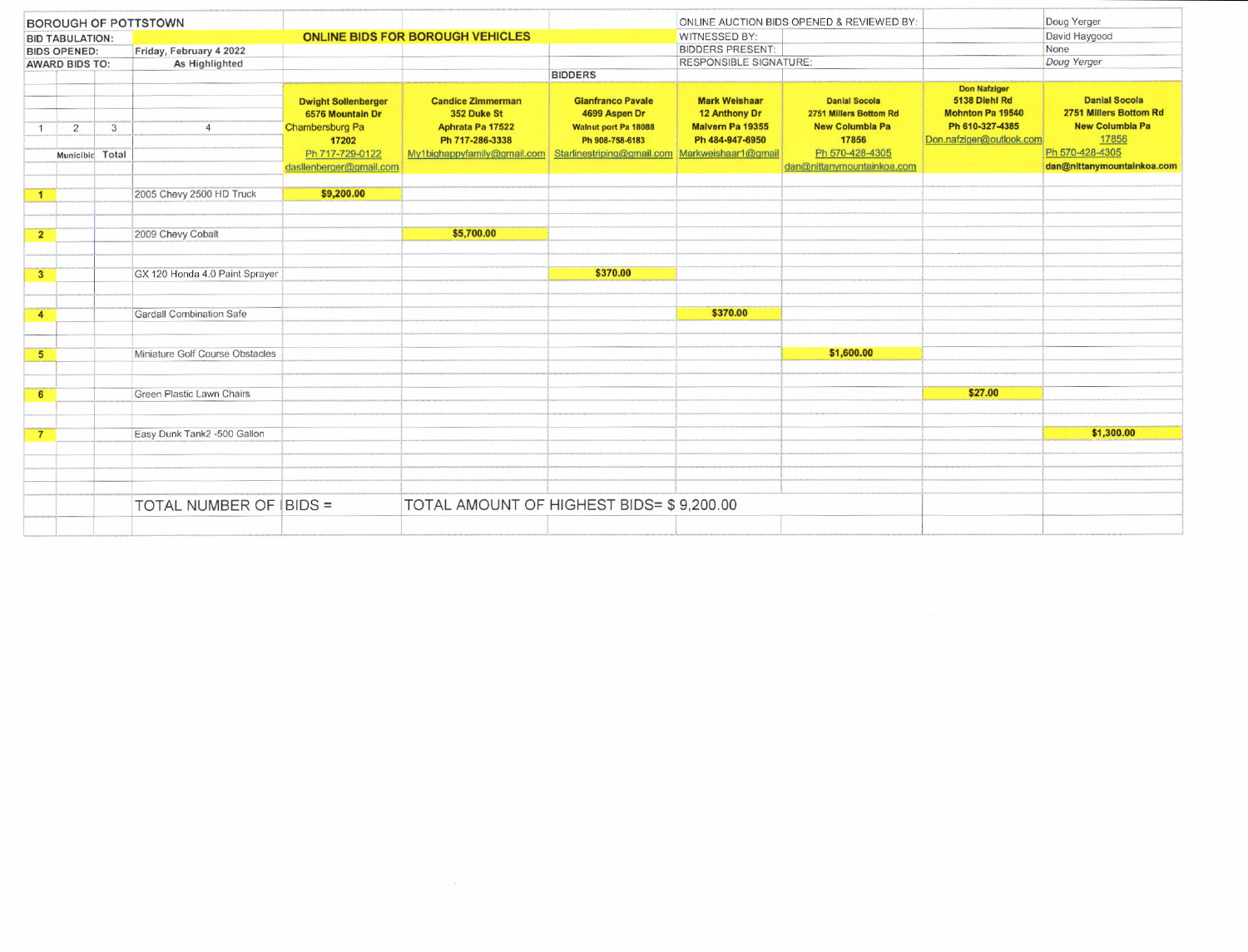| <b>BOROUGH OF POTTSTOWN</b>                  |                |                      |                                                     |                                                                                                          |                                                                                                             |                                                                                                                                 | ONLINE AUCTION BIDS OPENED & REVIEWED BY:                                                               |                                                                                                     |                                                                                                                    | Doug Yerger                                                                                                                  |
|----------------------------------------------|----------------|----------------------|-----------------------------------------------------|----------------------------------------------------------------------------------------------------------|-------------------------------------------------------------------------------------------------------------|---------------------------------------------------------------------------------------------------------------------------------|---------------------------------------------------------------------------------------------------------|-----------------------------------------------------------------------------------------------------|--------------------------------------------------------------------------------------------------------------------|------------------------------------------------------------------------------------------------------------------------------|
| <b>BID TABULATION:</b>                       |                |                      | <b>ONLINE BIDS FOR BOROUGH PARKS AND RECREATION</b> |                                                                                                          |                                                                                                             |                                                                                                                                 | <b>WITNESSED BY:</b>                                                                                    |                                                                                                     |                                                                                                                    | David Haygood                                                                                                                |
| <b>BIDS OPENED:</b><br><b>AWARD BIDS TO:</b> |                |                      | Friday February 4 2022                              |                                                                                                          |                                                                                                             |                                                                                                                                 | <b>BIDDERS PRESENT:</b>                                                                                 |                                                                                                     |                                                                                                                    | None                                                                                                                         |
|                                              |                |                      | As Highlighted                                      |                                                                                                          |                                                                                                             |                                                                                                                                 | <b>RESPONSIBLE SIGNATURE:</b>                                                                           |                                                                                                     |                                                                                                                    | Doug Yerger                                                                                                                  |
|                                              |                |                      |                                                     |                                                                                                          |                                                                                                             | <b>BIDDERS</b>                                                                                                                  |                                                                                                         |                                                                                                     |                                                                                                                    |                                                                                                                              |
| $\mathbf{1}$                                 | $\overline{2}$ | 3<br>Municibid Total | $\overline{4}$                                      | <b>Daniel Fiedler</b><br>20 Commerce Dr<br>Glen Rock Pa 17327<br>Ph 717-817-7811<br>dan@cvexcavation.com | <b>Jeffrey Clinton</b><br>175 Bokum Rd<br>old saybrook ct 06475<br>Ph 860-227-2777<br>Jclinton5@comcast.net | <b>Krysten Michel</b><br>2643 Rockhurst Ave<br><b>Upper Chichester Pa</b><br>19061<br>Ph 267-249-8710<br>Krysten.michel96@gmail | <b>Steven Brice</b><br>1896 Friedensburg Rd<br>Reading Pa 19606<br>Ph 610-334-9478<br>Bobrice60@aol.com | <b>Michael Porpiglia</b><br>326 Dove St<br>Dunkirk NY 14048<br>Ph 716-778-4517<br>Mpigs88@yahoo.com | <b>Francis Kallon</b><br>6825 Spring House Ln<br><b>Columbus OH 43229</b><br>Ph 614-377-4163<br>Kamajor1@yahoo.com | <b>John Conner</b><br><b>16 Pleasant Rd</b><br><b>Plymouth Meeting</b><br>Pa 19462<br>Ph 484-231-8494<br>John.conner@comcast |
|                                              |                |                      |                                                     |                                                                                                          |                                                                                                             |                                                                                                                                 |                                                                                                         |                                                                                                     |                                                                                                                    |                                                                                                                              |
| 8                                            |                |                      | ExMark riding mower: Lazer z-x Series               | \$3,700.00                                                                                               |                                                                                                             |                                                                                                                                 |                                                                                                         |                                                                                                     |                                                                                                                    |                                                                                                                              |
| 9                                            |                |                      | 2016 6'x10' car mate tow behind trailer             |                                                                                                          | \$3,300.00                                                                                                  |                                                                                                                                 |                                                                                                         |                                                                                                     |                                                                                                                    |                                                                                                                              |
|                                              |                |                      |                                                     |                                                                                                          |                                                                                                             |                                                                                                                                 |                                                                                                         |                                                                                                     |                                                                                                                    |                                                                                                                              |
| 10                                           |                |                      | 2003 John Deer z-Track Mower 757                    |                                                                                                          |                                                                                                             | \$2,500.00                                                                                                                      |                                                                                                         |                                                                                                     |                                                                                                                    |                                                                                                                              |
|                                              |                |                      | Series                                              |                                                                                                          |                                                                                                             |                                                                                                                                 |                                                                                                         |                                                                                                     |                                                                                                                    |                                                                                                                              |
| 11                                           |                |                      | Locking Postal Box W/parcel door                    |                                                                                                          |                                                                                                             |                                                                                                                                 | \$127.00                                                                                                |                                                                                                     |                                                                                                                    |                                                                                                                              |
| 12                                           |                |                      | isobag Foodservice Transport                        |                                                                                                          |                                                                                                             |                                                                                                                                 |                                                                                                         | \$151.00                                                                                            |                                                                                                                    |                                                                                                                              |
|                                              |                |                      | Coolers/Hot boxes                                   |                                                                                                          |                                                                                                             |                                                                                                                                 |                                                                                                         |                                                                                                     |                                                                                                                    |                                                                                                                              |
| 13                                           |                |                      | 2012 Husqvarna 435 Chainsaw                         |                                                                                                          |                                                                                                             |                                                                                                                                 |                                                                                                         |                                                                                                     | \$210.00                                                                                                           |                                                                                                                              |
| 14                                           |                |                      | Stihl SH 58C Hand held Blower                       |                                                                                                          |                                                                                                             |                                                                                                                                 |                                                                                                         |                                                                                                     |                                                                                                                    | \$56.00                                                                                                                      |
|                                              |                |                      |                                                     |                                                                                                          |                                                                                                             |                                                                                                                                 |                                                                                                         |                                                                                                     |                                                                                                                    |                                                                                                                              |
| 15                                           |                |                      | Set Of long Aluminum Ramps                          |                                                                                                          |                                                                                                             |                                                                                                                                 |                                                                                                         |                                                                                                     |                                                                                                                    |                                                                                                                              |
|                                              |                |                      | TOTAL NUMBER OF BID BIDS = 1106                     |                                                                                                          | TOTAL AMOUNT OF HIGHEST BIDS= \$                                                                            |                                                                                                                                 |                                                                                                         |                                                                                                     |                                                                                                                    |                                                                                                                              |
|                                              |                |                      |                                                     |                                                                                                          |                                                                                                             |                                                                                                                                 |                                                                                                         |                                                                                                     |                                                                                                                    |                                                                                                                              |

 $\alpha$  ,  $\alpha$  ,  $\alpha$  ,  $\alpha$  ,  $\alpha$  ,  $\alpha$  ,  $\alpha$  ,  $\alpha$  ,  $\alpha$  ,  $\alpha$  ,  $\alpha$  ,  $\alpha$  ,  $\alpha$